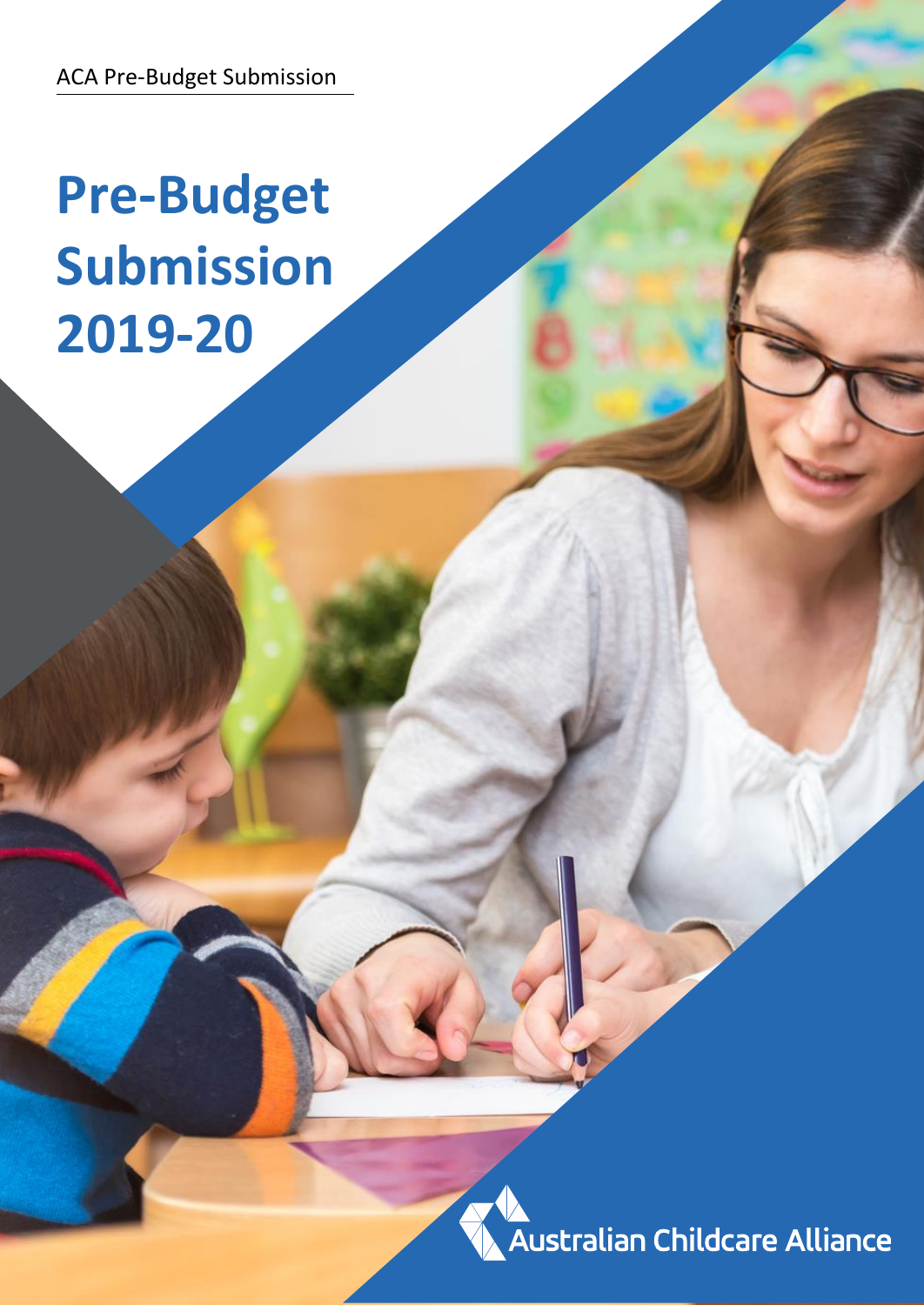

# **Contents**

#### **03** Introduction

- **05** Critical Issues and Recommendations
- **05** *Two years before school: A better future with earlier participation*
- **08** *Integrated kindergarten/preschool programs in the year before school*
- 10 New Child Care Subsidy Bringing all  *families back into the picture*
- **11** *Improvements to National Quality Framework*
- **13** *Greater alignment of the provision of early learning services to support demonstrable need*
- **15** *Early learning workforce strategy*

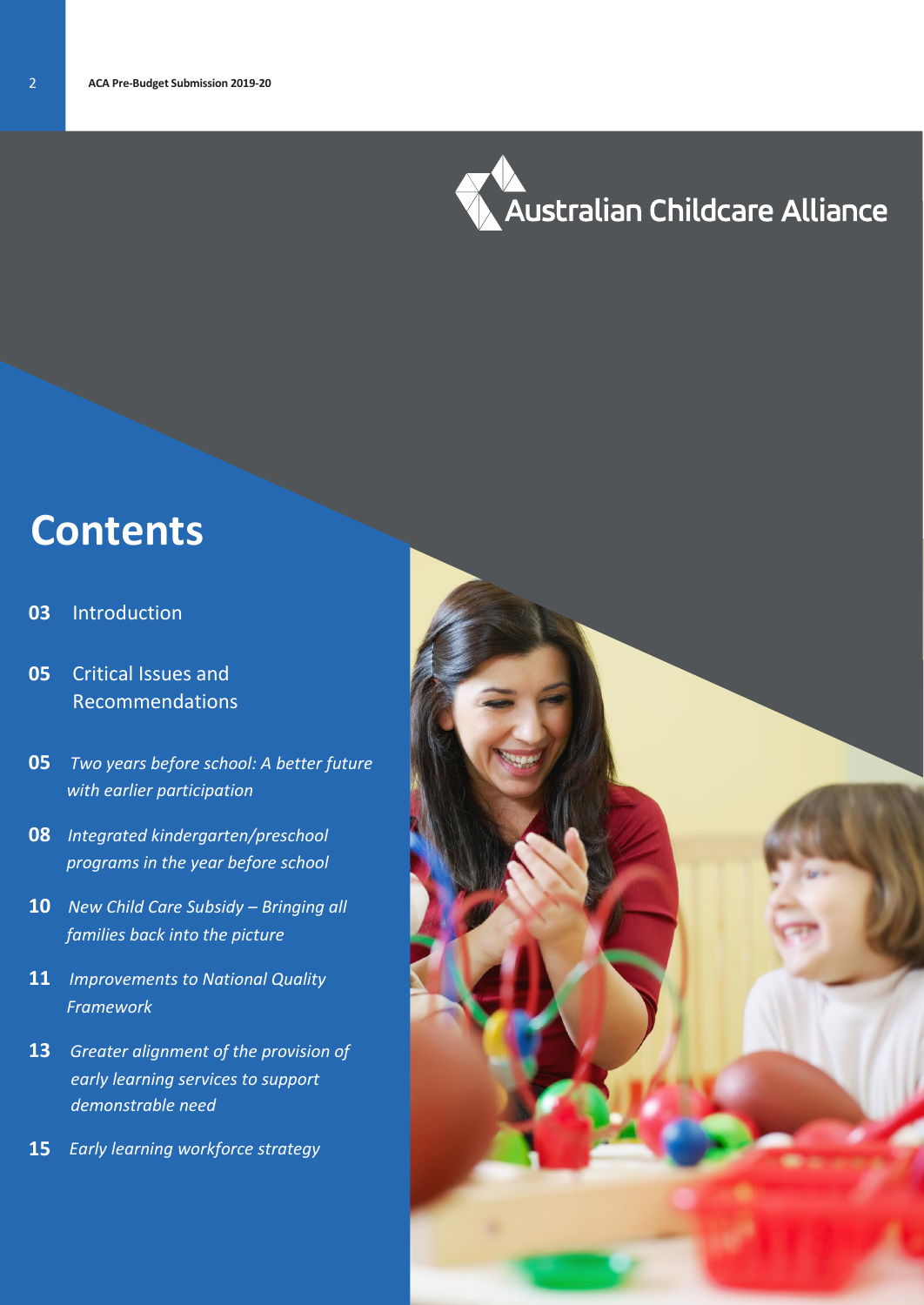# **Introduction**

This submission was put together in response to the Federal Treasury's call for submissions from individuals, businesses and community groups seeking their views regarding priorities for the 2019-20 budget.

As the national peak body in the Australian Early Childhood Education and Care sector, the Australian Childcare Alliance (ACA) represents more than 2,500 members and approximately 360,000 families throughout Australia.

We work on behalf of long day care service owners and operators, predominantly private, as a reputable source of evidence-based advice to policy makers and a trusted source of practical guidance to service operators.

Our vision is a future where **every child in Australia has** access to high quality, affordable and sustainable early learning services.

The benefits of high quality Early Childhood Education and Care are now well recognised and acknowledged locally and globally across the education sector. There is an abundance of evidence from studies in Australia and internationally, demonstrating the significant advantages children gain from attending quality ECEC services, which in turn flows on to their family and the wider community.

Children who enjoy quality early learning are likely to be well socialised, confident, inquisitive about the world, accepting of diversity, resilient to manage challenges and also to be life-long learners.

The latest data provided by the Department of Education and Training<sup>1</sup> indicates that for the March quarter 2018, there were over **1.287 million children** across over **887,000 families** using approved child care in Australia with approximately 721,610 (**56%)** in **long day care**, reflecting the continued demand for early learning services.

From the service provider perspective, in the same quarter there were over **18,699** approved child care services operating across Australia, of which **7,463** (**39%**) were **long day care** services.

According to the 2016 National Early Childhood Education and Care Workforce Census Report<sup>2</sup>, the number of workers employed in the sector grew from 153,155 in 2013 to 194, 994 in 2016.

Long day care services employed over half the ECEC workforce (**55.7%),** followed by family day care services (16.7%), outside school hours care (14.1%) and vacation care services (12.1%).

1 Early Childhood and Child Care in Summary March quarter 2018, https://docs.education.gov.au/node/51806 2 2016 National Early Childhood Education and Care Workforce Census Report - https://www.education.gov.au/2016-early-childhood-education-andcare-national-workforce-census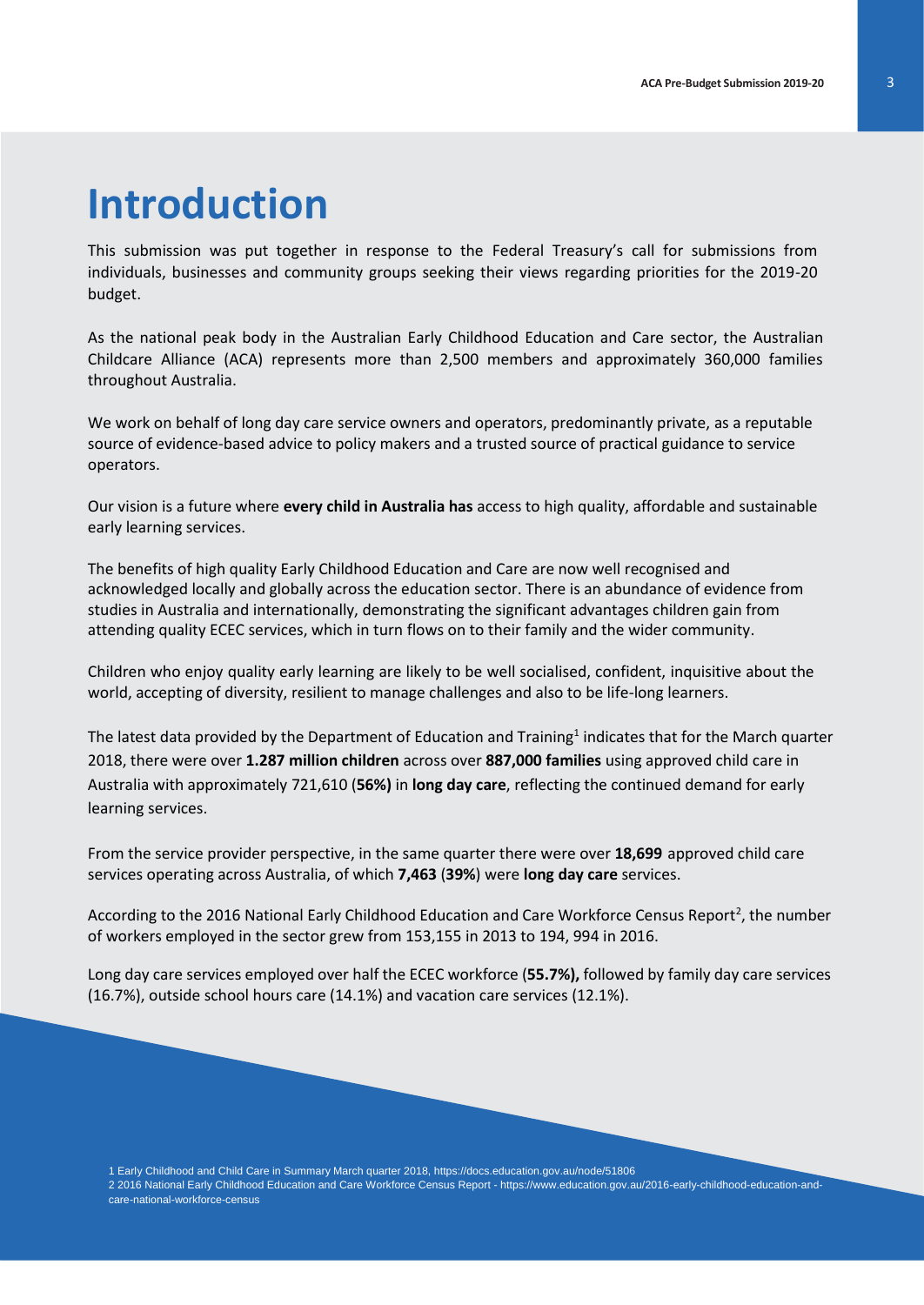In terms of future growth and the effect on the workforce, the most recent planning data<sup>3</sup> indicates that there are currently over 1,300 planning applications for new privately operated long day care services in Australia.

At a national average service size of 90 places and 25 educators per service, this represents over **25,000 new educators** required to be trained to service these new centres before the end of 2018, when it is reasonable to expect these services to be operating. Of this number**,** a minimum of 1,000 would have to be universityqualified Early Childhood Teachers. This number would at least double to 2,000 when the regulations change on 1 January 2020.

In terms of growth from a supply and demand perspective, a recent report which ACA commissioned in partnership with Early Learning and Care Council of Australia (ELACCA) and Australian Community Children's Services (ACCS) reveals that the net increase in long day care centres in 2017 was roughly **2-3 times** the estimated number of new centres needed per annum to meet future demand.

ACA is deeply concerned that if the same growth is to be continued in the coming years, there is likely to be an enormous impact on quality, an increase in government spending and viability issues for all services.

Whilst there are still some locations where demand outstrips supply, it is important for decision makers to be able to identify these few areas and understand how these communities can be better supported to supply the needs in that space, whether metropolitan or rural.

ACA is extremely proud of the ECEC sector and we have worked tirelessly in collaboration with other peak bodies to ensure that the education and care that takes place each and every day, informed by the Early Years Learning Framework (EYLF) and the National Quality Framework (NQF), is appropriately recognised.

As the sector continues to grow in size, its benefit to young children as well as to future prospects of the Australian economy are increasingly being recognised, both by government and the general community.

The critical issues and recommendations identified in the following report are presented in the context of the priorities for the 2019-20 budget.

ACA believes that with the right policy and financial frameworks in place, Australia could be a world leader in the delivery of high quality ECEC within 10 years, and that there are four key levers to achieving this outcome: quality, affordability, accessibility and sustainability.

ACA welcomes the opportunity to contribute to the Federal Treasury's budget considerations for the 2019-20 financial year, in the context of ensuring that **every child in Australia has** access to high quality, affordable and sustainable early learning services, and therefore the **best start in life**.

Paul Mondo President

3 According to data sourced from [Cordell Connect.](https://www.corelogic.com.au/products)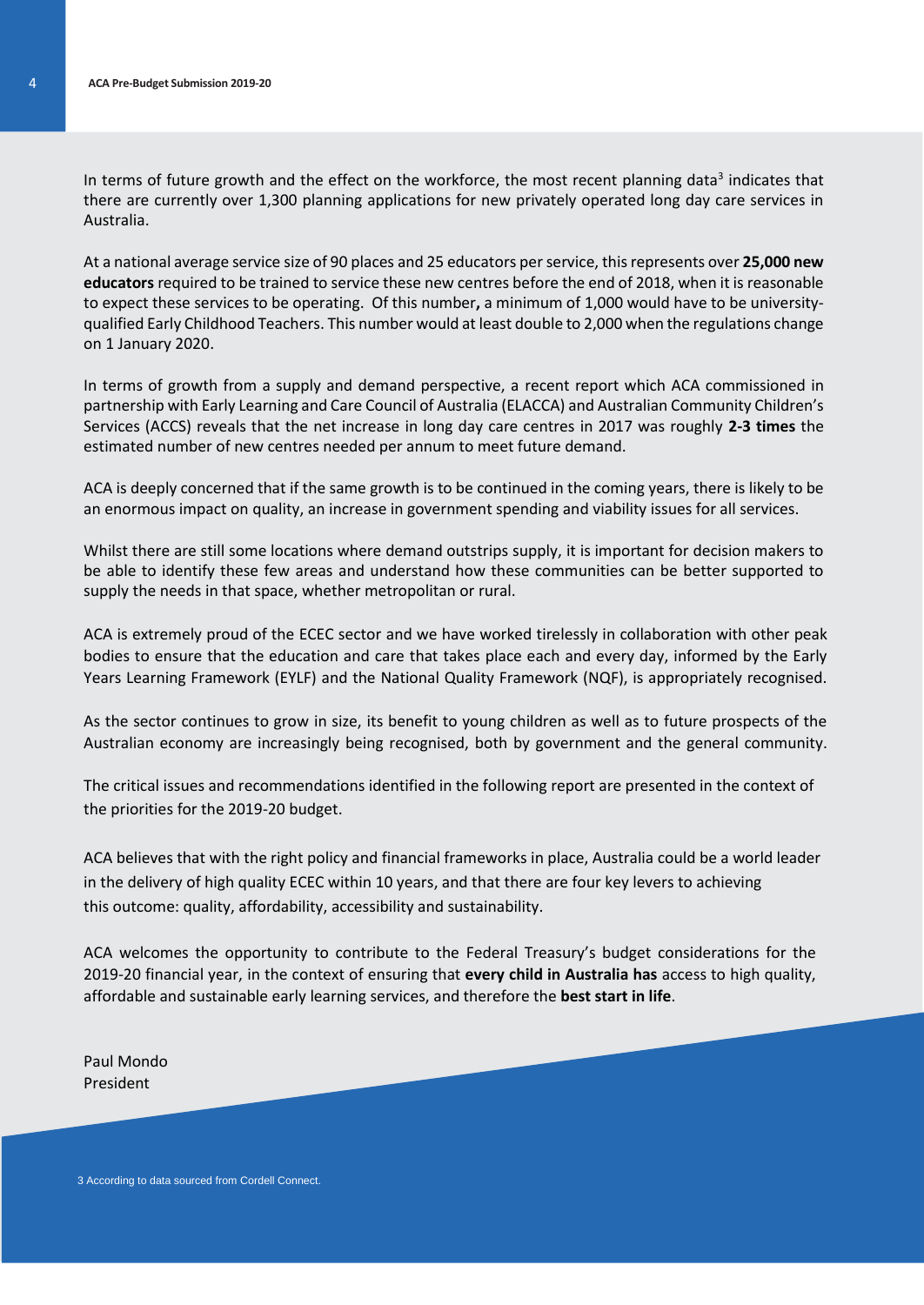# **Critical Issues and Recommendations**

## Two years before school: A better future with earlier participation

#### **Rationale**

There is an abundance of evidence from studies in Australia and internationally, demonstrating that two years of kindergarten/preschool have more impact than one, regardless of socio-economic status. 4

Key findings from Australian and international research include:

- Two years of kindergarten/preschool is beneficial for many children
- Children experiencing vulnerability or disadvantage benefit the most
- The quality of programs matters as low and medium quality programs do not achieve short or longterm impacts
- Kindergarten/preschool improves cognitive, social and emotional outcomes

In terms of pedagogy, play-based experiential learning ("learning through play") is the key to the best learning outcomes for young children. Best practice academic research from Australia and around the world demonstrates that high quality early childhood education programs, where the emphasis is on play-based experiential learning in an age appropriate environment with no timetables or restrictions, brings about the best outcomes for children.

#### *"The empirical evidence is that children who have a longer period of play-based early childhood education that goes on to age six or seven, finish up with a whole range of clear advantages in the long term. Academically they do better and they experience more emotional wellbeing.''* <sup>5</sup>

The Early Years Learning Framework (EYLF) is built on the the principles of early childhood pedagogy<sup>6</sup>.

**Long day care** offers the **ideal learning environment** for children in their two years before school, and should therefore be recognised and funded by the Federal Government as the **key provider** of three year old preschool/kindergarten programs across Australia:

• The infrastructure **already exists**; long day care facilities are already well established and with 93% of long day care centres reporting they have vacancies<sup>7</sup>, they have the capacity to meet the needs of families immediately with minimal further investment, thereby allowing governments to redirect capital works grant funding toward increasing subsidies for all preschool/kindergarten programs so as to ensure quality while increasing early learning affordability.

5 Professor Whitebread, D - [Sydney Morning Herald \(26 January 2014\)](http://www.smh.com.au/national/education/experts-warn-starting-school-too-young-harms-learning-wellbeing-20140125-31fp8.html#ixzz45lLSJXds)

<sup>4</sup> *Two years of preschool have more impact than one*, research shows. Mitchell Institute - http://www.mitchellinstitute.org.au/opinion/two-years-of-preschoolhave-more-impact-than-one-research-shows/

<sup>6</sup> DEEWR, 2009, pp. 12-13

<sup>7</sup> *[Federal Department of Education Early Childhood and Child Care in Summary Report 2018](https://www.education.gov.au/early-childhood-and-child-care-summary-reports)*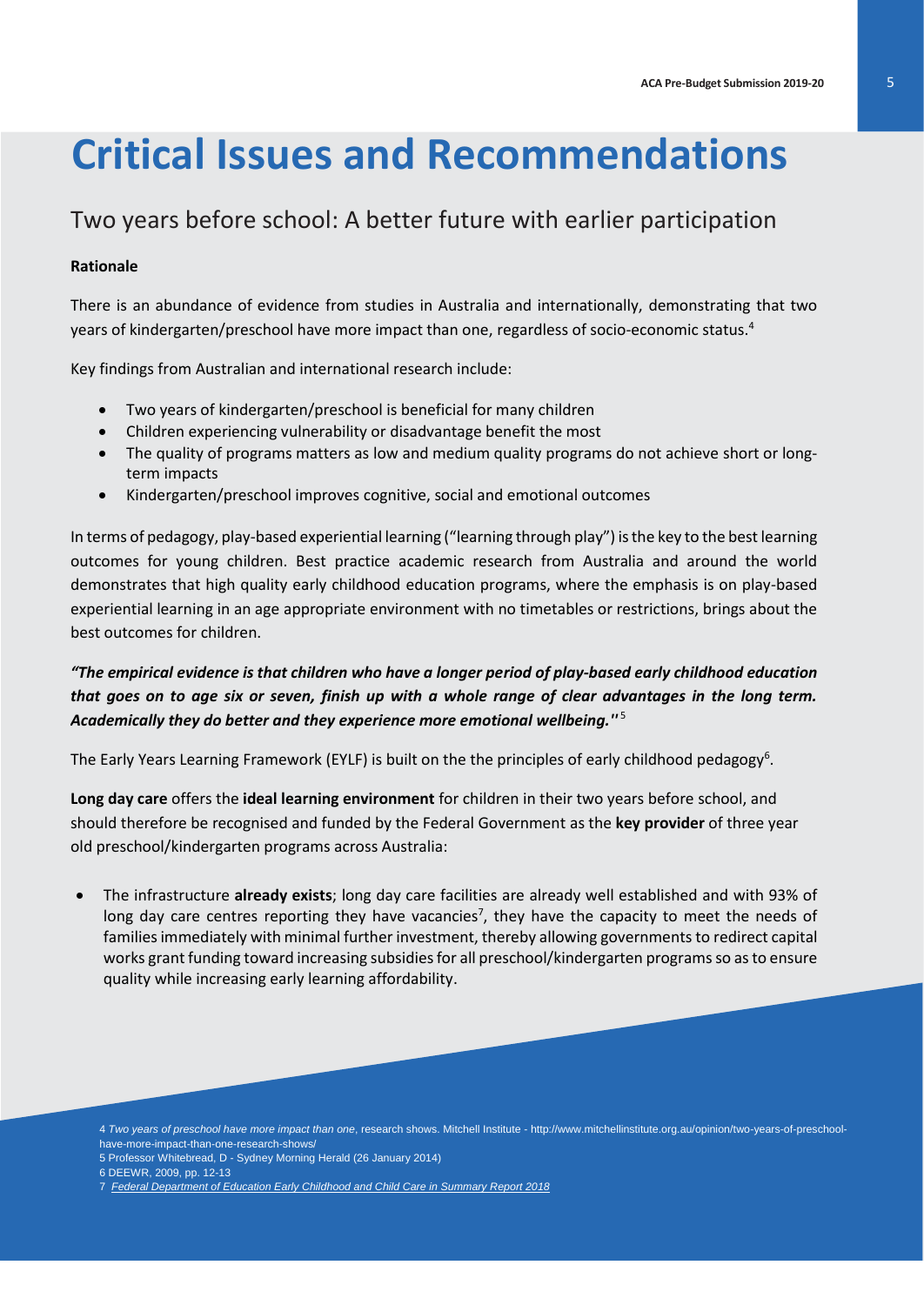- **Long day care** is better set up both physically and professionally to deliver an early education program for the 0-5 age cohort, with age-appropriate, individually appropriate and culturally appropriate physical early learning environments which include bathing, nappy changing and sleeping facilities.
- **Long day care** services are delivered under the same curriculum framework as government and other standalone preschools – the National Quality Framework and the Early Learning Years Framework.
- **Long day care** offers appropriately trained educators both from the nurturing and education aspect, with Diploma and Certificate III trained educators and at least one Early Childhood Teacher (many centres have more). From 2020 many long day care centres will require two Early Childhood Teachers or 'suitably qualified' staff.

Co-locating early childhood education programs in the same environment as the schooling system **puts the needs of the children aged 0-5 years last** in these environments by limiting and decreasing the quality of play-based education and care.

Unless **long day care** is recognised and funded as the **key provider** of three year old preschool/kindergarten programs across Australia, families with children in the 0-3 year old age group will **struggle to access affordable early learning services**. The flow on effect will be **long term viability issues**for the long day sector sector, with fewer families using their services.

The Federal Government Child Care Subsidy rate that has just been implemented will no longer support affordable access for those children and their families, and the hourly rate will need to be increased to reflect the changing cost structure.

#### **Current situation**

Australia is one of only three OECD countries to see a decline in pre-primary enrolment at age three since 2005. Australia's current ECEC system works to disadvantage already vulnerable groups of children, who stand to benefit the most from high quality early learning that can break the cycle of disadvantage.<sup>8</sup>

The majority (over 60%) of children attending early learning programs two years before school do so in a centre-based long day care setting.<sup>9</sup>

No federal funding currently exists specifically to support kindergarten/preschool programs for this age group.

8 Pascoe, S and Brennan, D 2018, *Lifting our game: Report of the review to achieve educational excellence in Australian schools through early childhood interventions*, p 13, [https://education.nsw.gov.au/earlychildhood-education/whats-happening-in-the-early-childhoodeducation-sector/lifting-our-game](https://education.nsw.gov.au/earlychildhood-education/whats-happening-in-the-early-childhoodeducation-sector/lifting-our-game-report)[report](https://education.nsw.gov.au/earlychildhood-education/whats-happening-in-the-early-childhoodeducation-sector/lifting-our-game-report)

9 *Report on Government Services 2018,* PART B, CHAPTER 3, Early childhood education and care <https://www.pc.gov.au/research/ongoing/report-on-government-services/2018/child-care-education-and-training/early-childhood-education-and-care>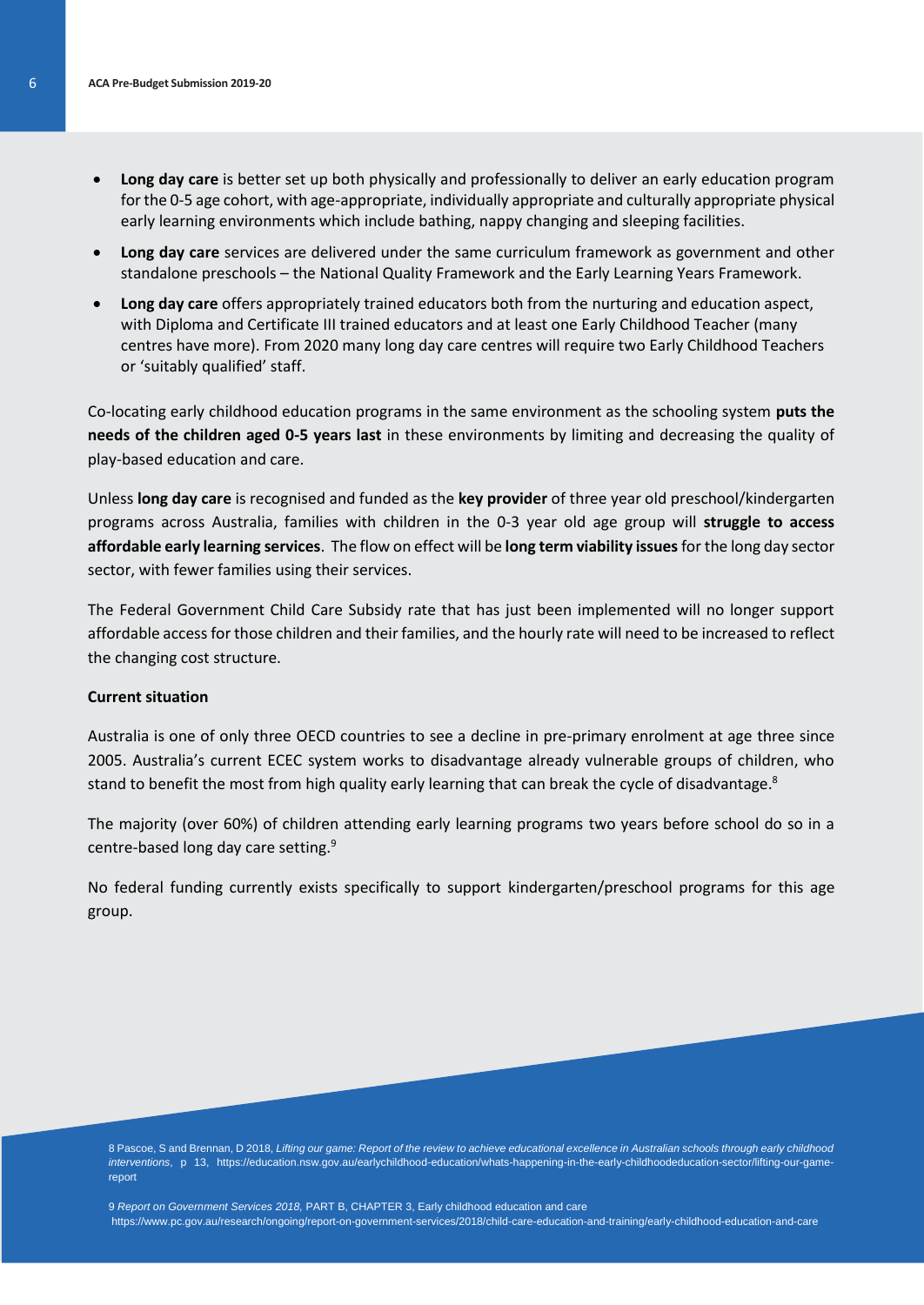#### *Recommendations*

*That the Federal Government provides:*

- *Additional funding that supports the long day care sector in delivering kindergarten/preschool programs for three year olds, taking advantage of age-appropriate environments and pedagogy that are already established, therefore reducing the need for significant capital investment by government.*
- *The exemption of all families from the Child Care Subsidy (CCS) activity test for 18 hours per week in their two years before school.*
- An increased CCS rate for low income families from 85% to 95% in the two years before school to *ensure increased participation for vulnerable and disadvantaged families.*
- *Linking this funding to a program led by an Early Childhood Teacher as defined by ACECQA guidelines under the existing National Quality Framework (NQF) requirements and taking into consideration changes under the NQF commencing in 2020.*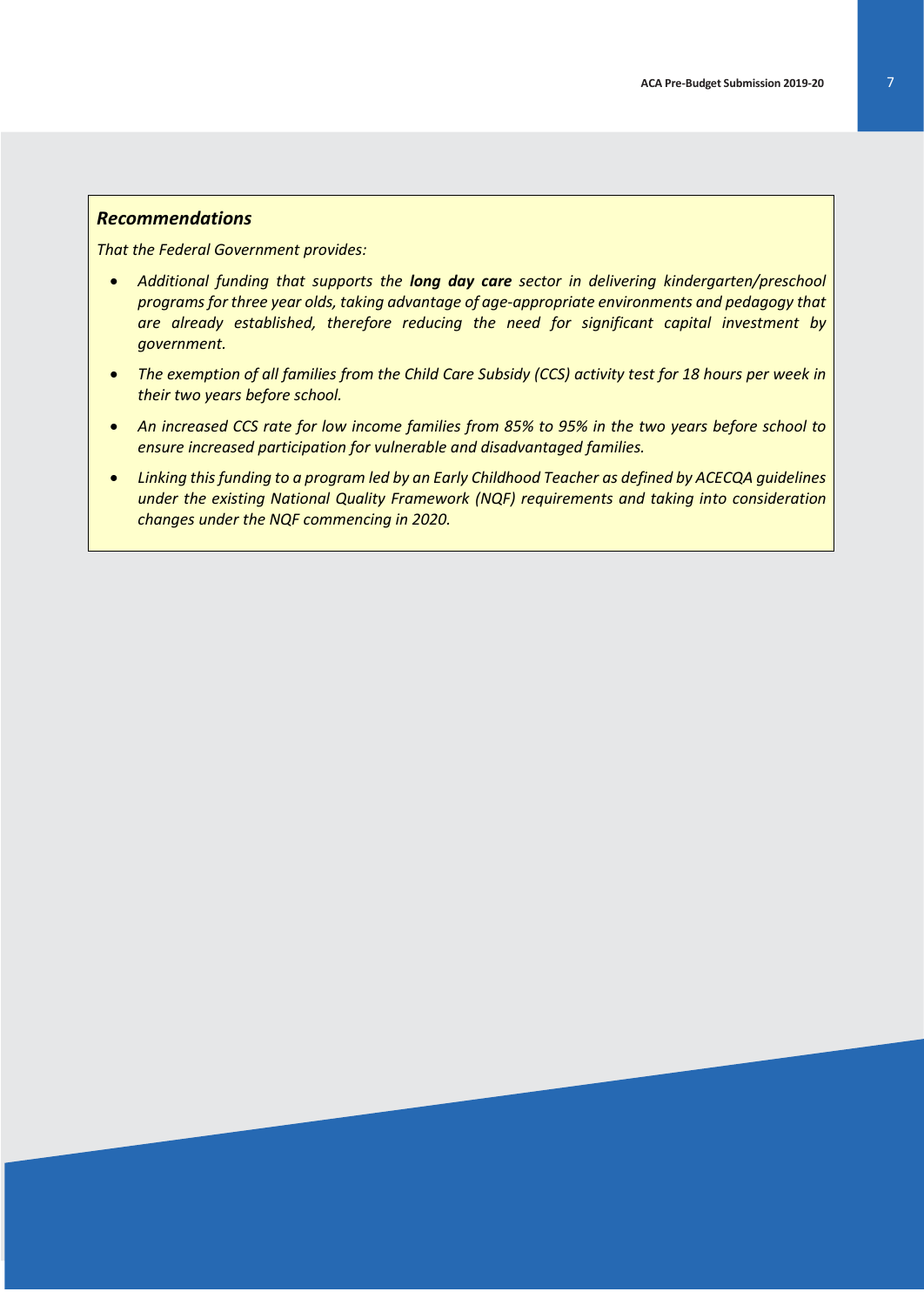# Integrated kindergarten/preschool programs in the year before school

#### **Rationale**

The benefits of high quality kindergarten/preschool programs are now well recognised and acknowledged locally and globally $^{10}$ .

There are currently over 10,000 early learning services delivering kindergarten/preschool programs across Australia, with **over 60% (over 6,800 services)** of these programs being delivered by long day care  $centres<sup>11</sup>$ .

Australia's **long day care** sector offers the **ideal balance** of age-appropriate early learning environments and appropriately trained staff to provide high quality Early Childhood Education and Care to Australia's young children. It also offers families flexible hours of care, which is crucial for working families.

With 93% of long day care centres reporting vacancies<sup>12</sup>, there is already existing infrastructure with ample capacity to support an increased number of children enrolling in kindergarten/preschool programs in the year before school.

ACA supports the right for **all children** to have access to quality kindergarten/preschool programs, while allowing parents **the choice** of early learning service type that **best suits their work/life need**s.

#### **Current situation**

The Federal Government's Universal Access funding package was designed to ensure that all Australian children have access to **15 hours per week** of a quality kindergarten/preschool program delivered by existing university qualified early childhood teachers, for 40 weeks per year in the year before school.

This Federal Government's latest \$428 million Universal Access investment, which is provided through a one-year extension to National Partnership arrangements, will allow continued Universal Access support for kindergarten/preschool programs throughout 2018, with the current national partnership agreement **due to expire at end of 2019**.

However the funding model is seriously flawed in implementation; each state/territory government has taken a different approach to implementation since inception of the agreement, leading to **grossly inequitable** outcomes for children, families and service providers alike.

- 10 *Invest in Early Childhood Development: Reduce Deficits, Strengthen the Economy*, Professor James J. Heckman, Henry Schultz Distinguished Service Professor of Economics at the University of Chicago
- 11 *Report on Government Services 2018*, PART B, CHAPTER 3, Early childhood education and care
- <https://www.pc.gov.au/research/ongoing/report-on-government-services/2018/child-care-education-and-training/early-childhood-education-and-care> 12 *[Federal Department of Education Early Childhood and Child Care in Summary Report 2018](https://www.education.gov.au/early-childhood-and-child-care-summary-reports)*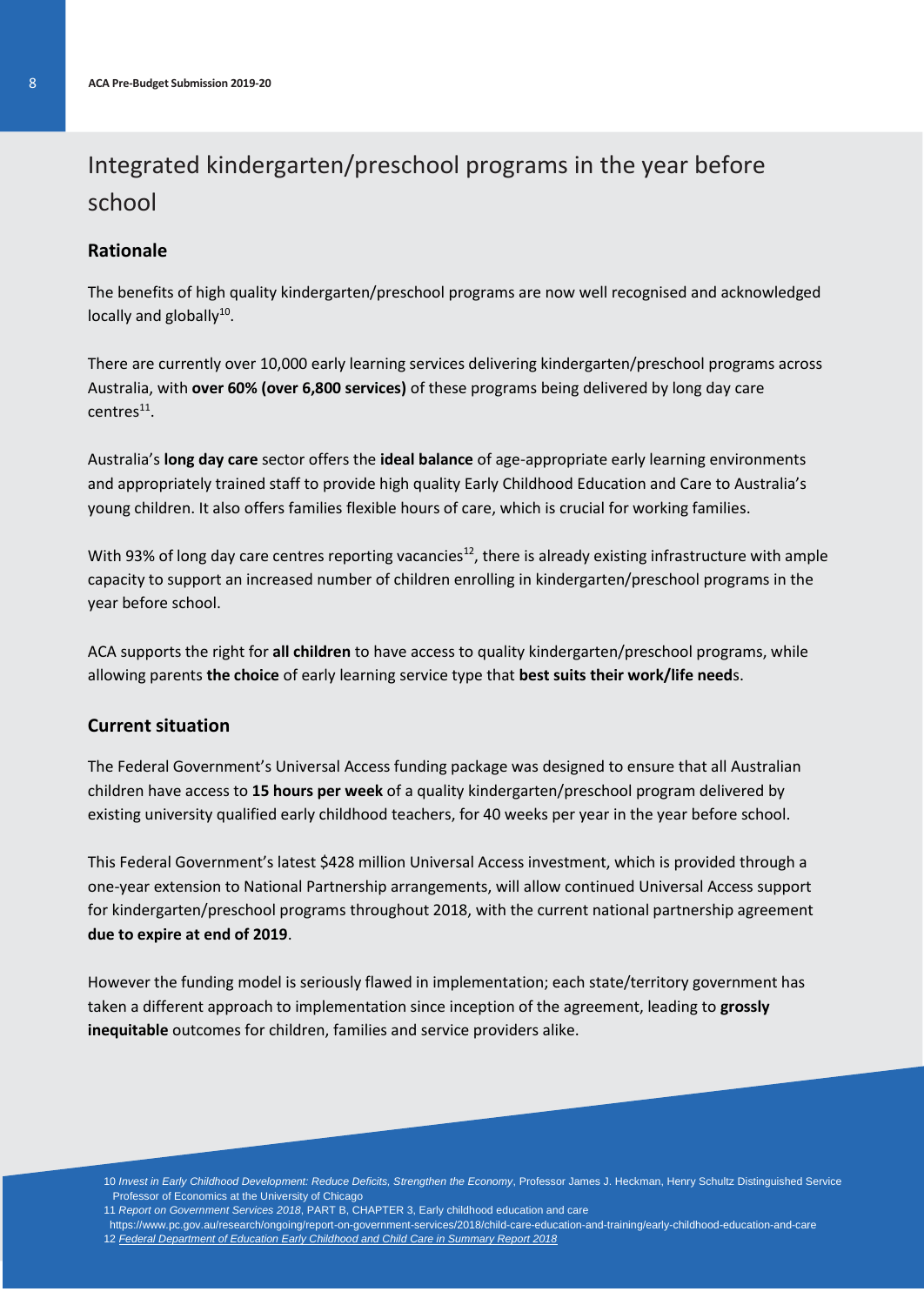#### *Recommendations*

*That the Federal Government provides:*

- *A long term, sustainable funding model to ensure that all Australian children have access to 15 hours per week of a quality kindergarten/preschool program including delivery in long day care services by existing university-qualified early childhood teachers, for 40 weeks per year in the year before school. This would allow parents the choice of early learning service type that best suits their work/life needs.*
- *A review and modification of the existing Universal Access funding model:*
	- o *to provide greater certainty of funding beyond year to year agreements*
	- o *that delivers equitable funding to all children (ie. funding that follows the child) regardless of service type or jurisdiction.*

*This would support kindergarten/preschool programs in all settings, including preschool programs delivered in long day care settings.*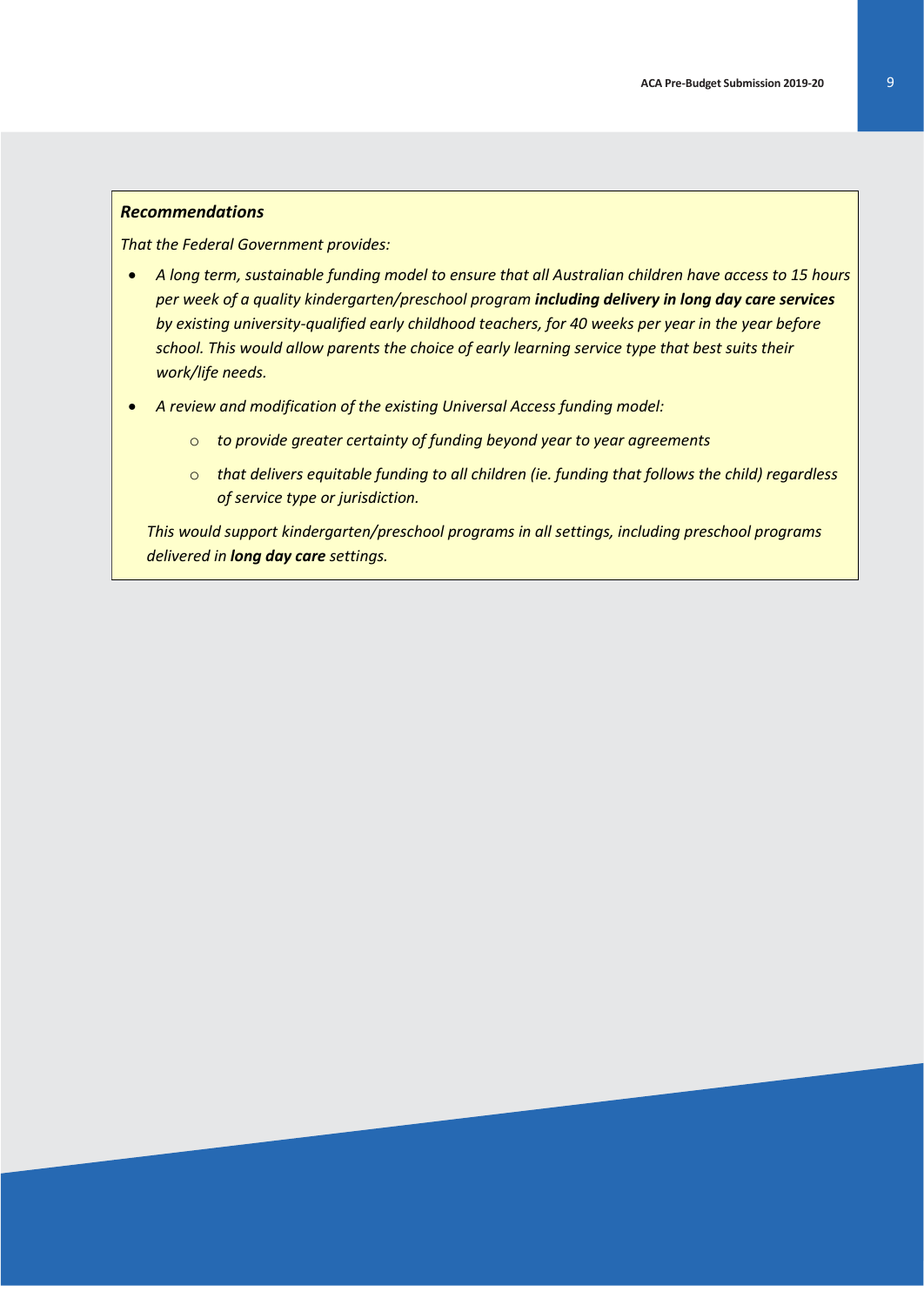### New Child Care Subsidy – Bringing all families back into the picture

#### **Rationale**

ACA believes that **all Australian children** should have the same opportunities to the **best possible start in life**, starting with a minimum level of engagement in a quality kindergarten/preschool program in their two years before school.

#### **Current situation**

The new Child Care Subsidy (CCS) was designed by the current Federal Government with a primary focus on assisting working families to increase workforce participation, as opposed to recognising the benefits of Early Childhood Education.

The package does not provide a **minimum level of subsidised access** to early learning services for those children whose families do not meet the activity test, reducing their capacity to afford early learning services.

ACA acknowledges that a significant number of **working families** are better off as a result of the implementation of the CCS. The package however does not provide a **minimum level of subsidised access** to early learning services for those children whose families do not meet the activity test, reducing their capacity to afford early learning services.

The activity test and its range of exemptions which may allow families access to the first step in the activity test creates significant complications for families seeking to understand their entitlements and for Centrelink to administer the system.

Like its predecessor, the CCS can fail a significant number of parents who would like to return and participate more in the workforce but are disincentivised by the cost of Early Childhood Education and Care relative to their earning potential.

ACA believes that all children should have access to the same opportunities to ensure the best possible start in life, including those children from vulnerable and disadvantaged backgrounds.

ACA believes the new CCS package could be easily amended to support all Australian children, allowing all families access to high quality, affordable early learning services.

#### *Recommendation*

*That the Federal Government allocates funding that allows for:*

• *A revision of the Child Care Subsidy parameters so that all families qualify for 18 hours per week of subsidised access, equivalent to meeting step 1 of the activity test.*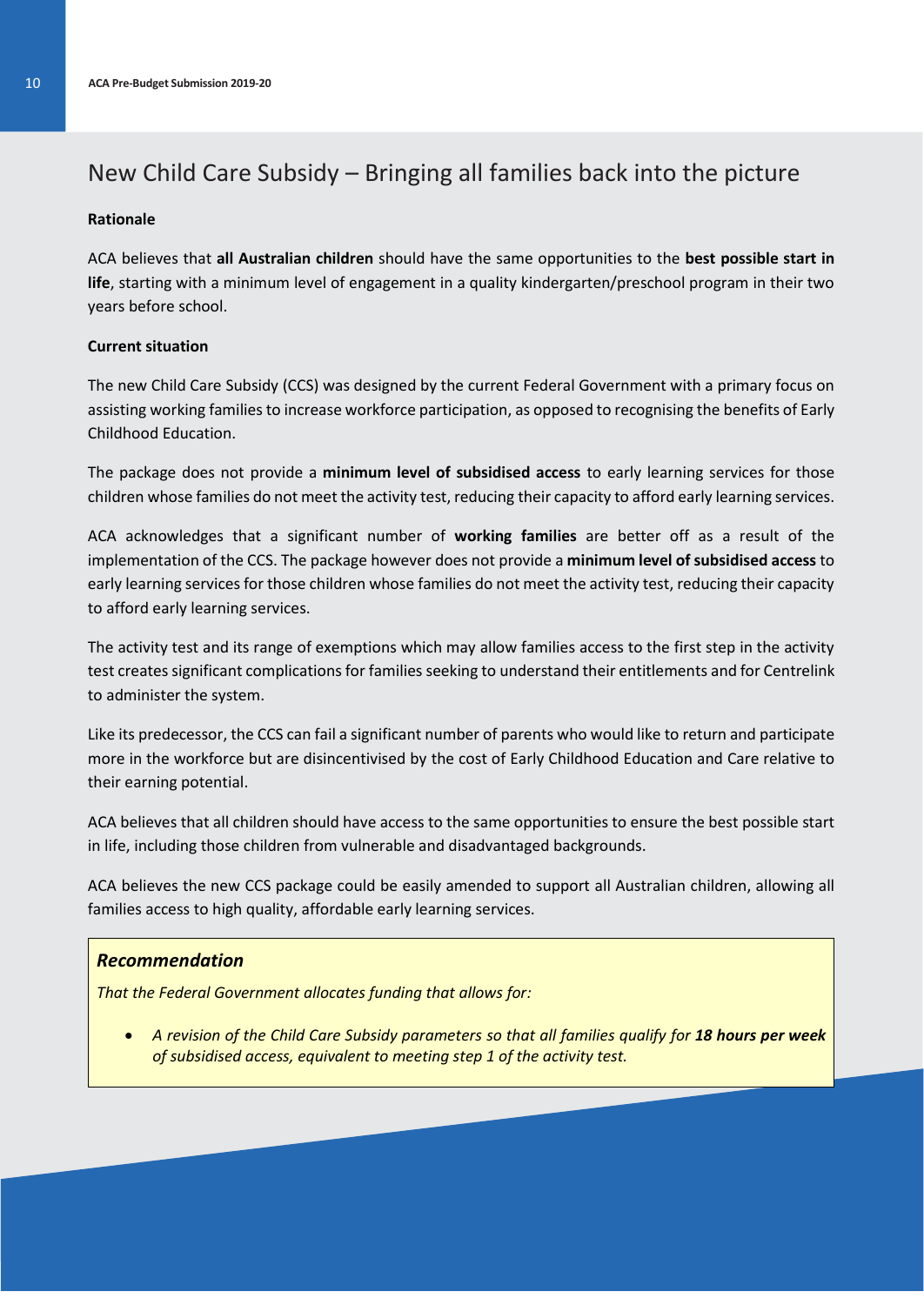### Improvements to National Quality Framework

#### **Rationale**

ACA supports the intent of the National Quality Framework (NQF), which aims for the provision of consistent, high quality Early Childhood Education and Care services nation-wide, via a set of nationally consistent standards.

#### **Current situation**

The National Quality Framework (NQF) took effect on 1 January 2012, as part of the Federal Government's agenda to provide Australian families with high-quality, accessible and affordable integrated early childhood education and child care. The NQF's purpose is to raise quality and drive continuous improvement and consistency in education and care services through:

- a national legislative framework
- a National Quality Standard
- a national quality rating and assessment process
- a national body called the Australian Children's Education & Care Quality Authority (ACECQA).

Due to state government influence, the NQF is **not implemented consistently** across Australia's early learning service providers.

This includes:

- educator -to-child ratios\*
- Early Childhood Teacher requirements
- unique state-level processes
- different regulatory practices and interpretations

\*ACA recommended Educator to Child Ratios for Centre-based services **Australia-wide,** as set out under the  $NQF^{13}$ :

- o *Birth to 24 months – 1:4*
- o *Children older than 24 months and younger than 36 months – 1:5*
- o *Children older than 36 months (not including children over preschool age) – 1:11*
- o *Children over preschool age – 1:15*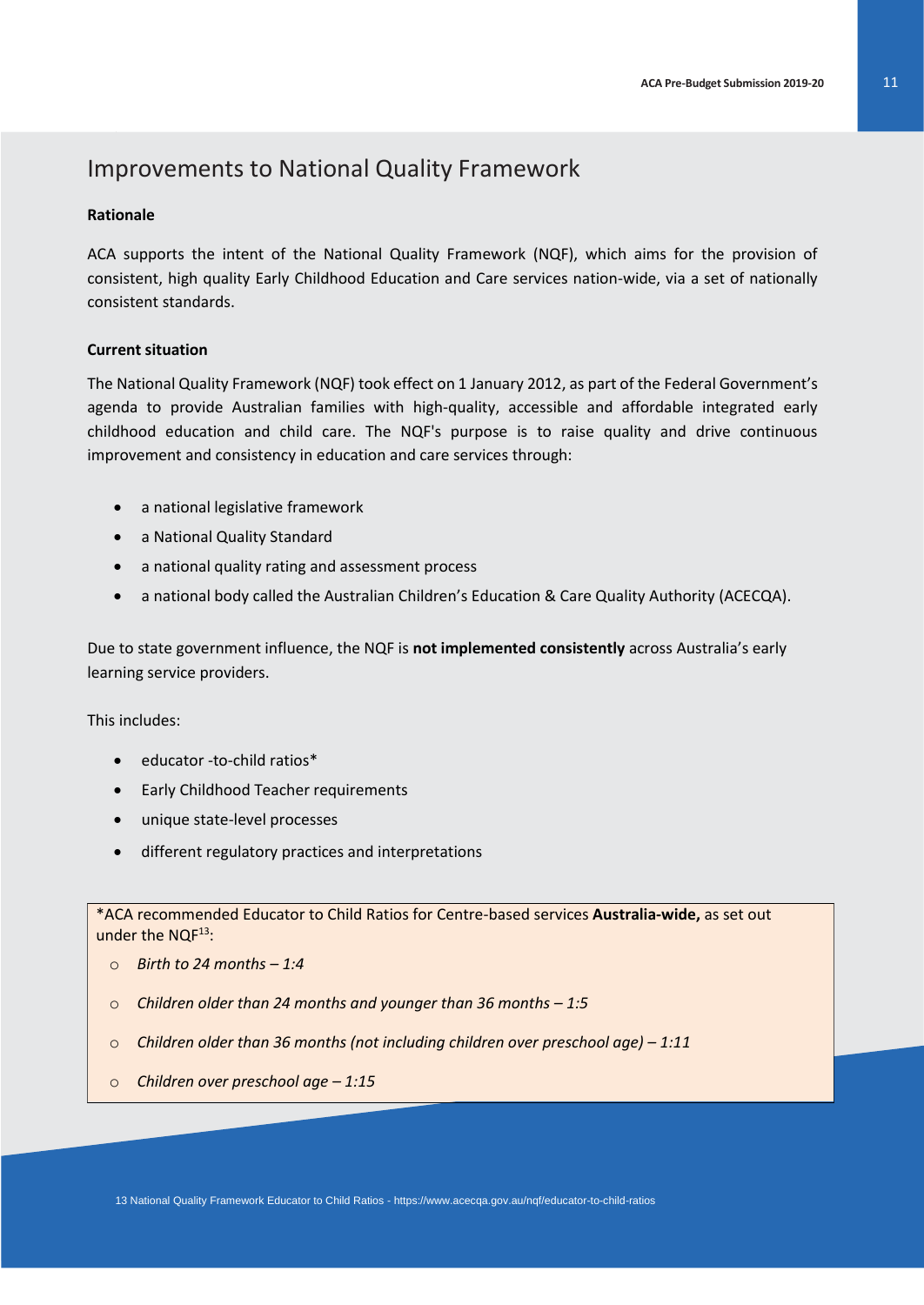This outcome defeats the purpose of the NQF, which is to deliver high quality and nationally consistent education and care across long day care, family day care, preschool/kindergarten, and outside school hours care services.

Despite the major federal funding and resources invested into the NQF, there is currently no longitudinal assessment of the educational outcomes associated with the NQF and the early learning models it supports.

Under the Federal Budget released in May 2018, the Federal Government did not renew the National Partnership on the National Quality Agenda for Early Childhood Education and Care (ECEC), which is due to expire on **31 December 2018**.

As an alternative, the Federal Government directed \$14.9 million to directly fund ACECQA, which had previously been funded by the state governments through funding received as part of the National Partnership Agreement.

#### *Recommendations*

*That the Federal Government:* 

- *Reinstates federal funding to support the national quality agenda and the delivery of high quality early learning.*
- *Invests in new longitudinal research which tracks and measures the educational outcomes of children attending early learning services associated with the NQF.*
- *Provides funding to undertake an independent cost-benefit analysis of all proposed amendments to and new laws/regulations instead of the current Regulatory Impact Statements.*
- *Provides funding to undertake an independent cost-benefit analysis as part of the 2019 Review of the National Quality Framework. This could lead to ongoing research to ensure optimal regulatory settings that delivers best practice approaches, value to the tax-payer as well as affordability for families.*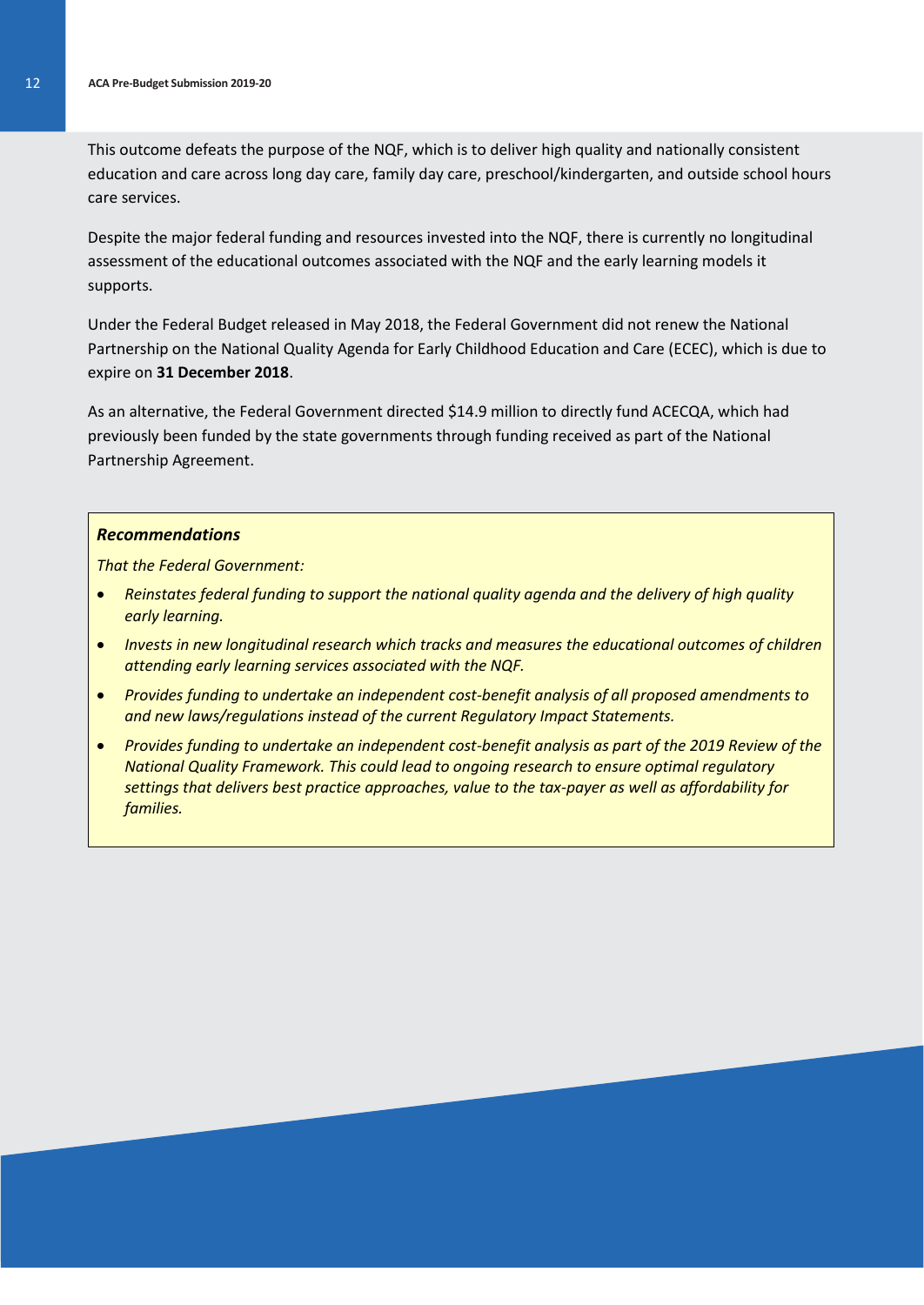# Greater alignment of the provision of early learning services to support demonstrable need

#### **Rationale**

ACA believes that in the early learning sector there is a direct correlation between an oversupply of services and an increase in costs to families, taxpayers and to government along with a decrease in the quality of education and care.

Early learning services should only be made available **where needed**, as part of good, local community planning to allow for better access at a price that facilitates participation by all families, strengthens the local community and allows for sustainable, high quality services.

#### **Current situation**

Oversupply is a growing issue in Australia's early learning sector. With few barriers to entry for new or existing providers to set up new centres, the saturation of childcare centres in certain geographic areas has led to many services experiencing lower utilisation or being squeezed out of business.

A recent report<sup>14</sup> commissioned by the Australian Childcare Alliance (ACA), the Early Learning and Care Council of Australia (ELACCA) and Australian Community Children's Services (ACCS) revealed that the net increase in long day care centres in 2017 was roughly **2-3 times** the estimated number of new centres needed per annum to meet future demand.

This is an alarming statistic - if the same growth continues in the coming years, there is likely to be an enormous impact on the quality of services, the government spending and the viability of all early learning services.

Planning data<sup>15</sup> predicts that there are currently over 1,000 new centres in the pipeline around the nation, which if completed could deliver another 90,000 childcare places in an already flooded market.

Whilst we know that there are still some locations where demand outstrips supply, it is important for decision makers to be able to identify these few areas in need and understand how these particular communities can be better supported to supply the needs in that space, whether metropolitan or rural.

If not addressed, oversupply will lead to increased costs for families and an increase in government spending and may have a negative impact on the quality of services in local communities.

The early learning sector operates under a unique set of circumstances - it is subsidised by the Federal Government and includes a high level of fixed costs (wages, rent and mortgages). As a result, prices are relatively inelastic, and typically do not decrease with increased supply and competition.

14 Occupancy and Performance Appraisal: Early Childhood Education and Care Sector Report[, https://childcarealliance.org.au/news/192-new-report-explores-the-factors](https://childcarealliance.org.au/news/192-new-report-explores-the-factors-influencing-the-supply-and-demand-of-early-learning-services-across-australia)[influencing-the-supply-and-demand-of-early-learning-services-across-australia](https://childcarealliance.org.au/news/192-new-report-explores-the-factors-influencing-the-supply-and-demand-of-early-learning-services-across-australia) 15 According to data sourced from [Cordell Connect.](https://www.corelogic.com.au/products)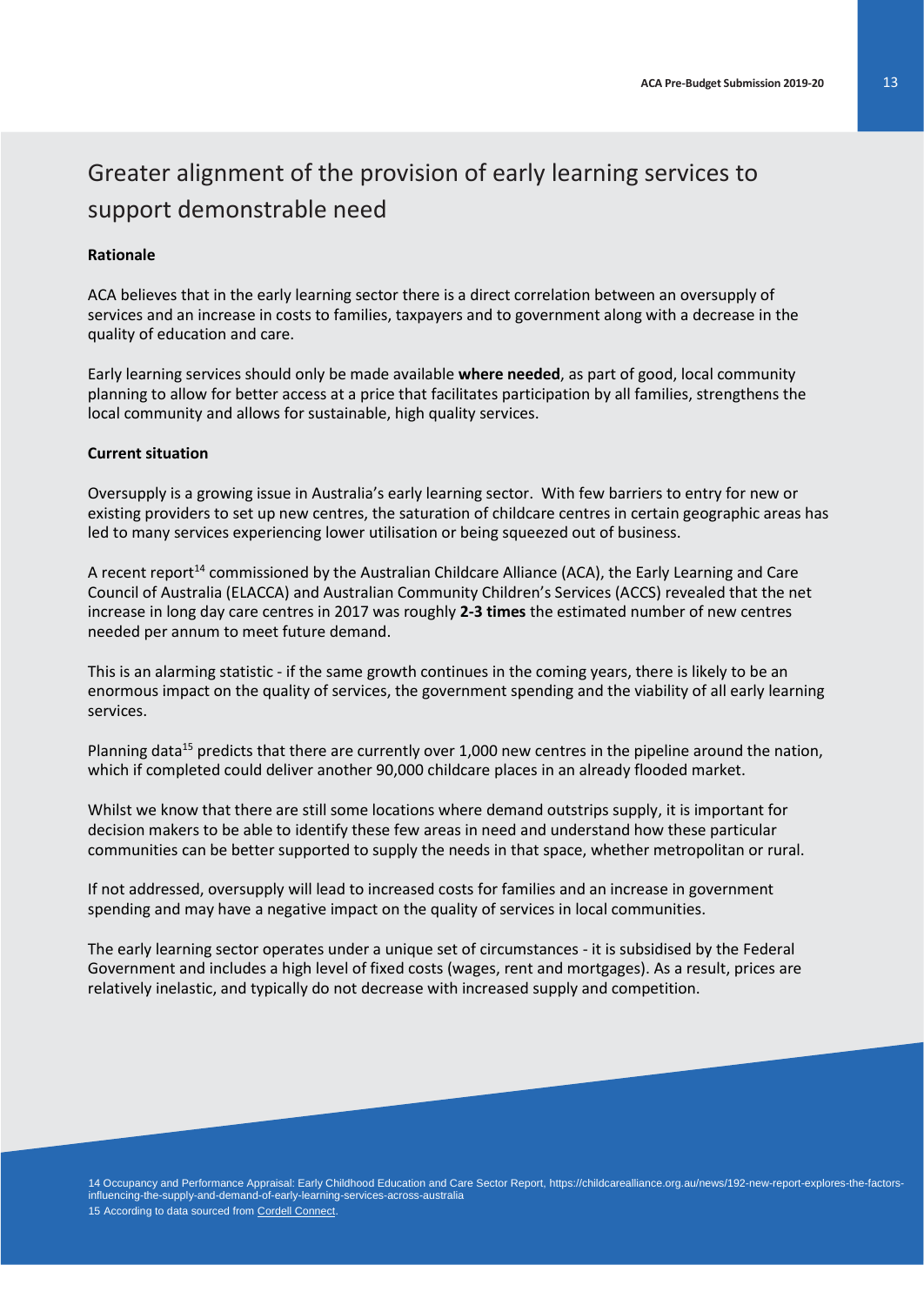#### *Recommendations*

*That the Federal Government:* 

- *Allocates resources to support the development of policy and frameworks that ensure greater intervention from the appropriate regulatory authorities at the local, state and federal levels to:* 
	- o *Foster more effective communication and information provision between relevant government agencies and individual/corporate developers looking to set up new centres*
	- o *Ensure that due diligence and planning considerations take place (taking into account the existing services in the local area, the projected population statistics, the elasticity of demand and the business model) prior to the development/construction of new centres.*
- *Considers the application of legislation similar in theory to the Pharmacy Location Rules in the context of ensuring the provision of ongoing affordable, high quality early learning services to all Australian children by better aligning service provision to demonstrable need. Benefits would include a viable sector, reliable, consistent services for families and a more effective, impactful delivery of government funding to the early learning sector.*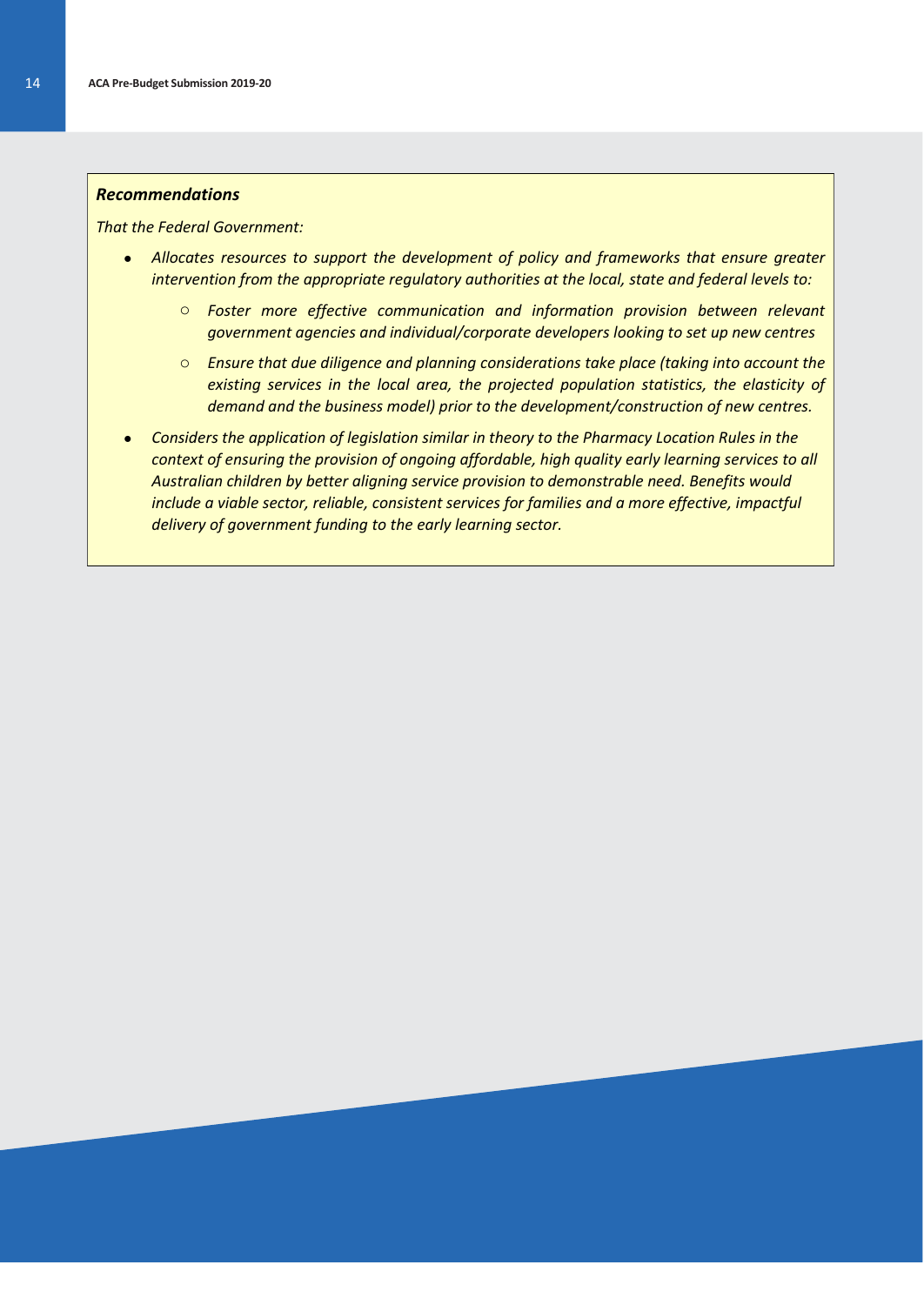### Early learning workforce strategy

#### **Rationale**

Sourcing Early Childhood Teachers (ECTs) is a significant problem Australia-wide, with varying levels of quality, undersupply problems, along with a growing need for quality candidates to address a likely increase in three year old participation.

This problem is compounded by the requirement for an additional ECT in centres with over 60 children from 2020, and further exacerbated in NSW where up to four ECTs may be required, depending on the size of the service.

There is a clear need to ensure a steady flow of qualified, job-ready candidates into the sector.

It is vitally important that the quality of candidates and their job readiness at all qualification levels is consistent and at a high level.

#### **Current situation**

The early learning sector is already struggling to meet the demand for well trained, competent ECTs and early childhood educators, with not enough entrants into the sector to meet the demand.

There is currently no Federal Government early learning workforce strategy to support the growing demand for vocationally trained educators and tertiary trained teachers.

There is currently no Federal Government funding in place to support the professional development of Australia's early childhood educators and teachers.

The former Long Day Care Professional Development Program (LDCPDP), which concluded on 30 June 2017, allowed early learning service providers to meet their specific professional development needs to support the National Quality Framework, adhere to the National Quality Standard and deliver the Early Years Learning Framework or other approved learning framework.

The Federal Department of Employment Report (April 2017)<sup>16</sup> and the NSW Department of Education's Early Childhood Education Workforce Review (October 2017) $^{17}$  have both confirmed labour shortages for Certificate III, Diploma and Degree qualified educators and teachers.

17 NSW Department of Education's Early Childhood Education Workforce Review (October 2017) - [https://education.nsw.gov.au/media/ecec/pdf-documents/2017/Workforce-](https://education.nsw.gov.au/media/ecec/pdf-documents/2017/Workforce-Literature-Review.pdf)[Literature-Review.pdf\)](https://education.nsw.gov.au/media/ecec/pdf-documents/2017/Workforce-Literature-Review.pdf)

<sup>16</sup> Federal Department of Employment Report (April 2017) - [https://docs.jobs.gov.au/system/files/doc/other/241111earlychildhtchrnsw\\_2.pdf](https://docs.jobs.gov.au/system/files/doc/other/241111earlychildhtchrnsw_2.pdf)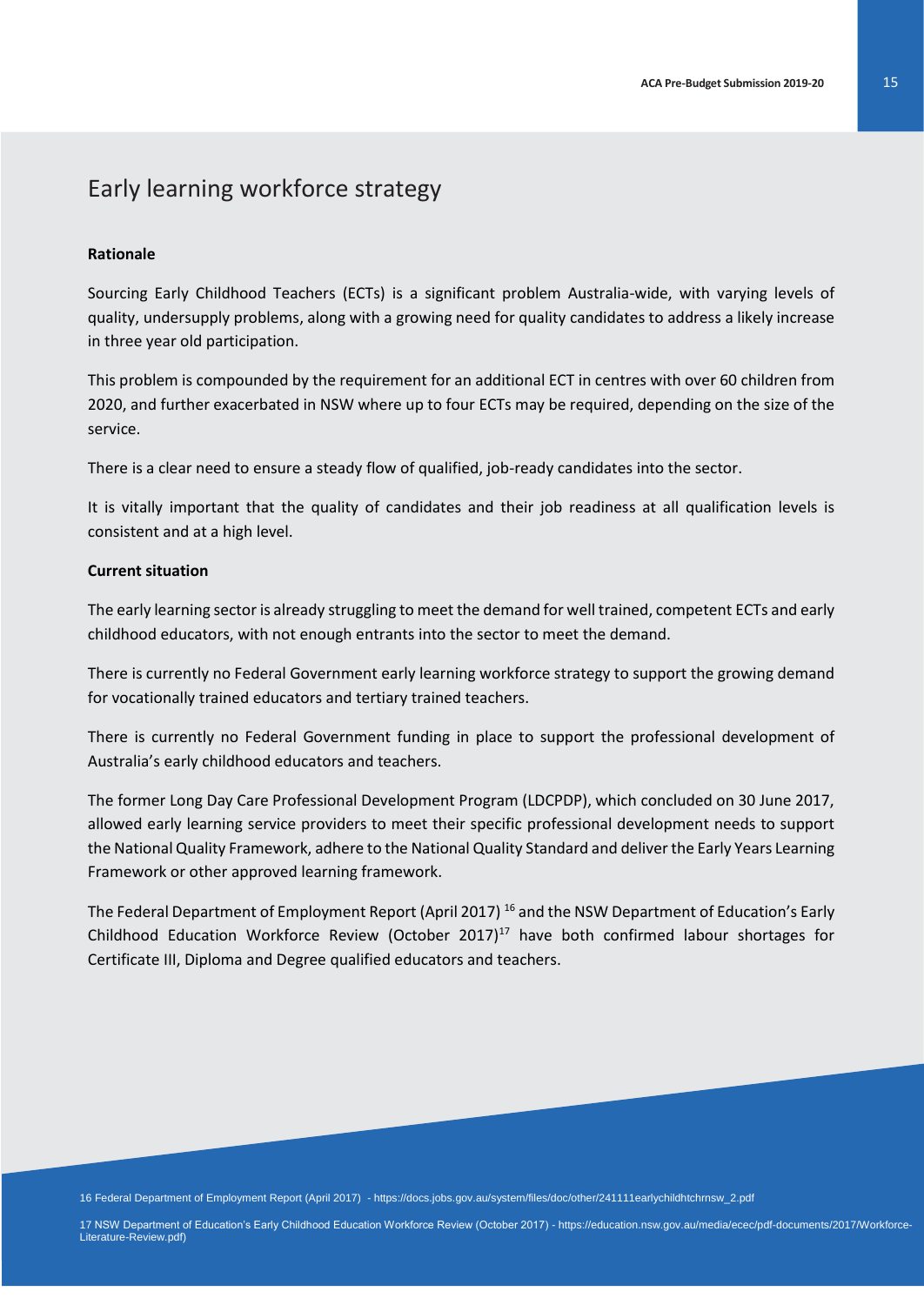There is a need for a nationally consistent approach to how each state jurisdiction recognises qualified early childhood teachers. Each state has its own independent Teacher Registration Board, which do not necessarily align with ACECQA qualification approvals.

This means that when a qualified teacher relocates inter-state, their degree qualification may not be recognised by the new state's Teacher Registration Board. Whilst service providers can apply for waivers, these are provided on a case by case basis and require substantial paperwork from both the candidate and the service provider. These waivers also render affected service providers to be non-compliant to the NQF, thereby potentially downgrading their services' ratings.

#### *Recommendations*

*That the Federal Government:*

• *Allocates funding to a national early learning workforce strategy that aims to ensure an adequate supply of quality Early Childhood Teachers and early childhood educators and for the sector.* 

*This must include:*

- *Government policy that will deliver a consistent level of high quality vocational training courses with the required outcomes, to ensure that Australian young children receive the best quality early childhood education and care, particularly in the lead up to the 2020 change in NQF requirements regarding Early Childhood Teachers and the potential for the universal kindergarten/preschool programs to be extended to three year olds.*
- *Government funding for the professional development of Early Childhood Teachers and early childhood educators. i.e. a program similar in concept to the LDCPDP with the same distribution model that allows early learning service providers to determine the most appropriate training needs for the staff in their own services.*